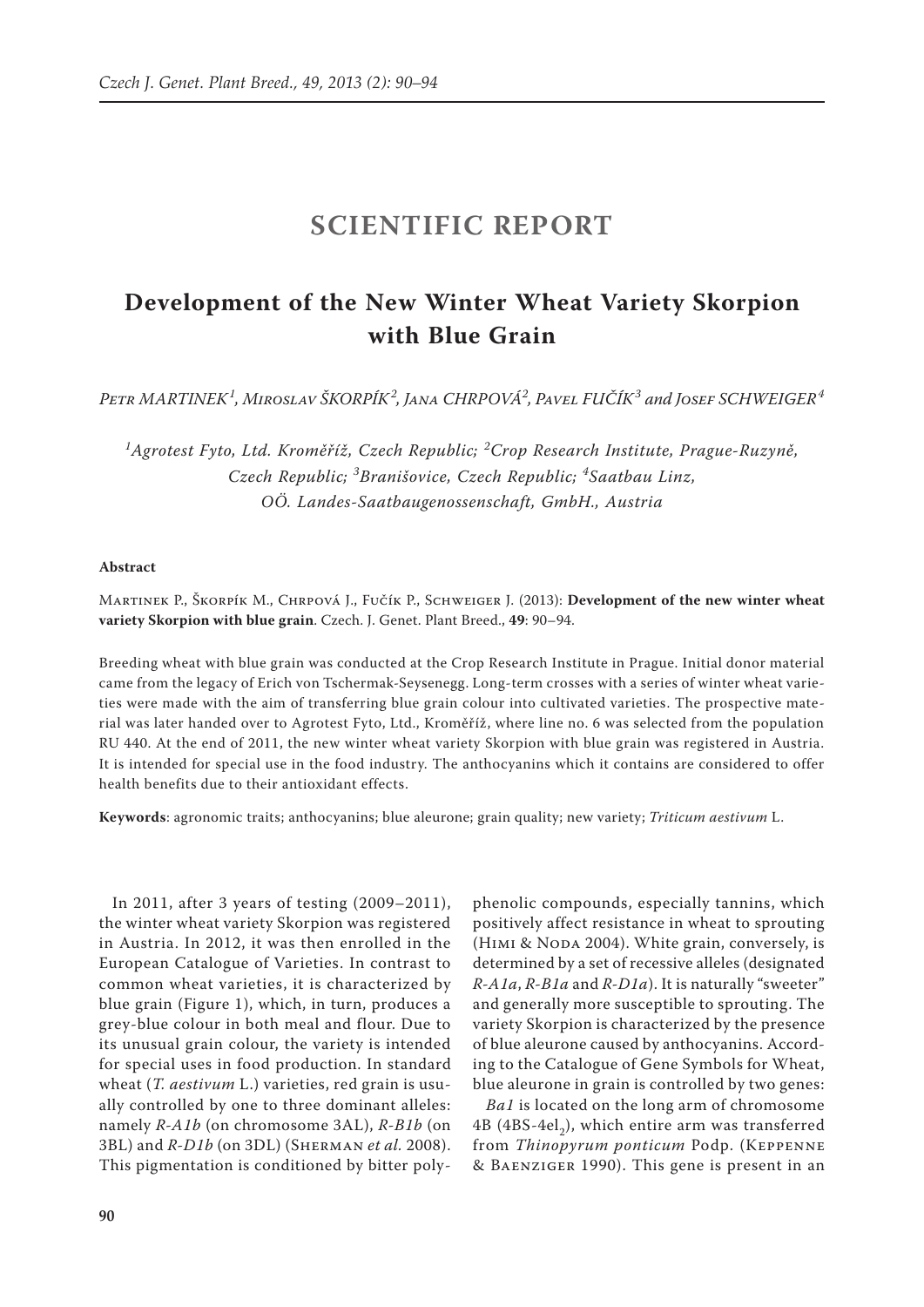important genetic resource UC66049 (QUALSET *et al.* 2005).

*Ba2* is located on the long arm of chromosome 4Am, which was transferred into hexaploid wheat from einkorn wheat (*Triticum monococcum* L.) (Singh *et al.* 2007).

The blue grain colour in the Skorpion comes from donor materials originating from the legacy of Erich von Tschermak-Seysenegg (1871–1962) (Škorpík *et al.* 1983). Older literature, however, raises some uncertainties concerning the origin of the blue colour. The resource TRI 2401 (*Triticum aestivum* var. *tschermakianum* Mansf.) is reported to have come from the gene bank at the IPK Gatersleben in Germany. Blue colour in grain is probably derived from *Elytrigia pontica*, from which the entire chromosomal pair was transferred in place of chromosome 4A as a disomic substitution (METTIN *et al.* 1991; ZEVEN 1991). It is supposed that the initial donor with blue grain could have originated from an intergeneric cross of wheat with *Aegilops ovata* L. or from rye (Škorpík *et al*. 1983). *Thinopyrum ponticum* (Podp.) Z.-W. Liu & R.-C. Wang, *Agropyron elongatum* (Host) P.B. and *Elytrigia pontica* (Podp.) Holub are among the many synonyms for the identical species (tall wheatgrass), whereas *Aegilops ovata* L. and *T. monococcum* L. are completely different from those species. A bluegrained accession of wheat named Tschermaks Blaukörniger Sommerweizen, clearly coming from the legacy of E. von Tschermak, is maintained in the gene bank at the IPK Gatersleben. This can be assumed to be a similar material that was exploited in the breeding of the variety Skorpion. According to Professor Watanabe, the gene for blue aleurone in Tschermaks Blaukörniger Sommerweizen differs from both *Ba1* and *Ba2* (Watanabe *et al.* 2012;



Figure 1. Differences in grain colour: left – Samanta with red grain, right – Skorpion with blue grain (photo: O. Jirsa)

WATANABE 2012 – personal communication). This fact calls for detailed study of the materials coming from the legacy of E. von Tschermak, including the variety Skorpion.

The blue colour of aleurone is produced by anthocyanins. The anthocyanins, among many other compounds, are antioxidants with potential to reduce free radicals (ABDEL-AAL *et al.* 2008; Knievel *et al.* 2009). Thus, they could exhibit beneficial health effects with potential for their use in the food industry. Wheat varieties with non-traditional grain colour, such as blue aleurone, purple pericarp (Zeven 1991) and yellow endosperm (HE *et al.* 2008; CRAWFORD *et al.* 2011), can be important for enriching the assortment of food products. It can be assumed that long-term and regular consumption of these wheat varieties by their inclusion into the human diet could be beneficial to consumers' health (Knievel *et al.* 2009) and that the grains could be defined as functional foodstuffs. Blue grain of wheat contains a high percentage of delphinidin 3-glucoside plus smaller quantities of delphinidin 3-rutinoside, cyanidin 3-glucoside and 3-cyanidin rutinoside (Knievel *et al.* 2009). The content of anthocyanins differs in particular grain fractions, and thus in flour and bran (ABDEL-AAL & HUCL 2003). Their level is also highly variable in the post-anthesis period, and it is affected by conditions of the growing season. Positive effects of blue-grained wheat consumption on human health have not yet been confirmed by clinical testing. Antioxidants (main sources being vegetables and fruits) are generally considered essential for humans to prevent inflammation, diabetes, cancer, oxidative stress and ocular diseases (Lamy *et al.* 2006).

## **Development and origin of the variety**

In the Czech Republic, breeding of wheat with blue grain was conducted at the Research Institute of Crop Production in Prague (Škorpík *et al.* 1983). Initial donor material came from the legacy of Erich von Tschermak-Seysenegg and was obtained from Konstantin Ivanovich Mostovoiy (director of the Research Institute in Prague during 1951–1953). Systematic long-term crosses with a series of winter wheat varieties were made, aiming to transfer the blue grain colour into cultivated varieties. Also studied were segregation ratios of grain colour in plant offspring, the presence of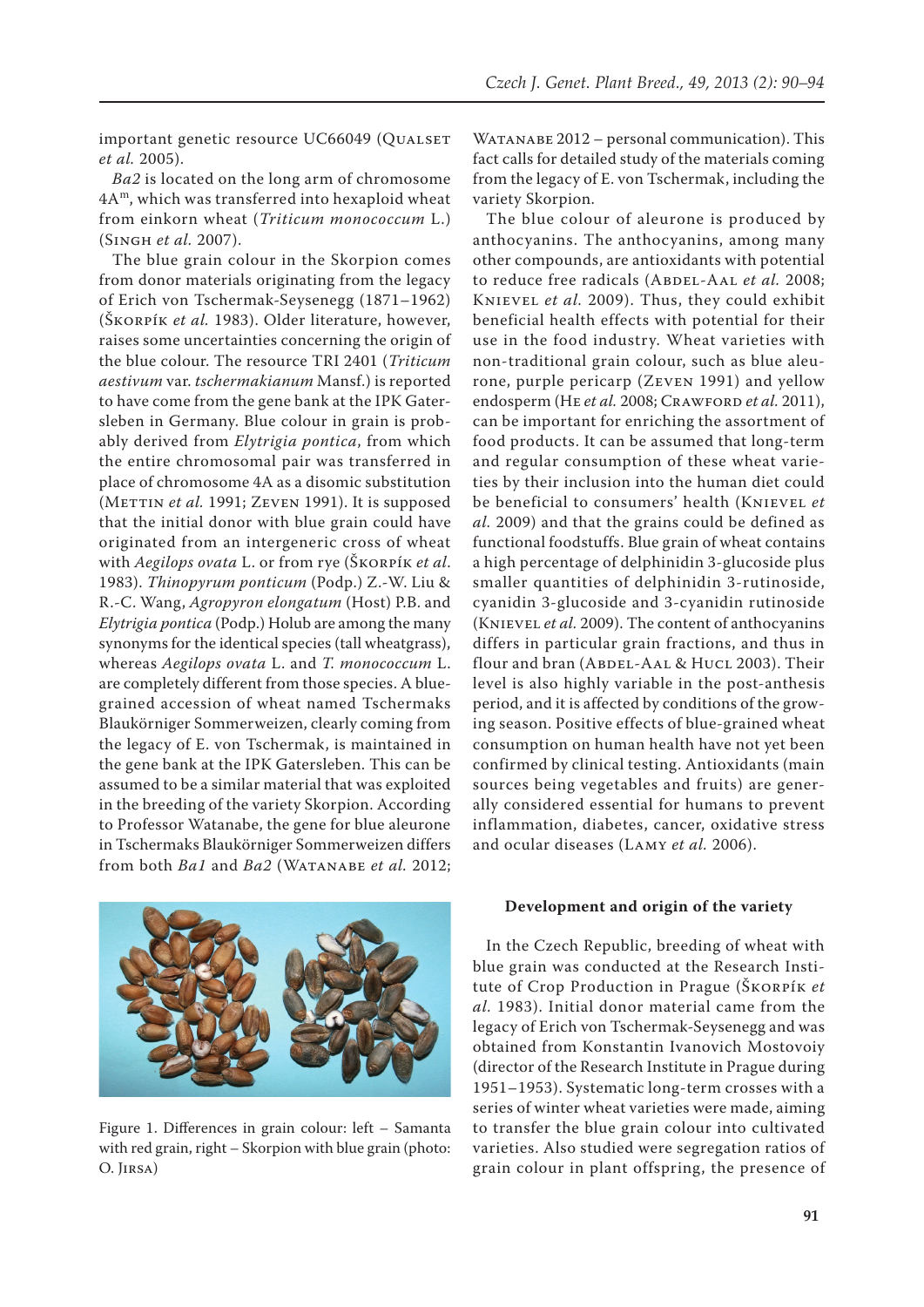colour spots on grains and protein composition (Škorpík & Šašek 1980). The following new bluegrained varieties were described: *T. spelta* L. var. *mostovoiy* Škorpík, *T. spelta* L. var. *cyanospermum* Škorpík, *T. aestivum* L. var. *rodianum* Škorpík and *T. aestivum* L. var. *kovacikianum* Škorpík (Škorpík *et al.* 1983). Some of these original materials are housed in the Gene Bank of the Crop Research Institute in Prague. The variety *T. aestivum* L. var. *rodianum* was used in developing Scorpion.

Later, the lines and hybrid populations were handed over to Agrotest Fyto, Ltd., Kroměříž, where line no. 6 was selected from the population RU 440. It was designated RU 440-6 and sent to the official trials for the organic agriculture testing system in Austria. The pedigree of the variety Skorpion is shown in Figure 2.

Skorpion is a Czech variety, registered in Austria. It is represented by Saatbau Linz OÖ. Landes-Saatbaugenossenschaft reg. Gen.m.b.H., Leonding. Maintenance breeding is performed by Saatzucht Donau GmbH&CoKG, Reichersberg.

## **Agronomic traits and quality characteristics**

Parameters of bread-making quality in the variety Skorpion are on the B class level (complementary bread wheat), and grain yield is lower than in current European varieties. In the three-year tests in Austria, the average yield, 4.53 t/ha, was some 25% lower than in the check varieties Pirneo, Capo and Stefanus, and approximately the same as in the British winter wheat variety Indigo having

purple grain. Similar yield results in relation to check varieties were also obtained at the Kroměříž location, where the yield of Skorpion in 2010 was 7.93 t/ha, which was 82% of the average for the check varieties Bohemia, Cubus, Elly, Iridium and Samanta. In the more favourable year 2011, its yield was 9.89 t/ha, which was 92% of the average of the aforementioned check varieties. The higher yield in Kroměříž could be explained by intensive growing conditions with fungicide and plant growth regulator treatment, which decreased the occurrence of fungal pathogens and lodging.

Skorpion is a mid-late to late variety (heading 4 days later than Samanta), with medium plant height (10 cm taller than Samanta) and medium to lower tillering capacity. It is suitable for areas with good water supply. Under dry conditions, it suffers from late dry spells. According to official results in Austria converted to a 1–9 scoring scale  $(1 =$  poorest value,  $9 =$  best value), it is resistant to whiteheads disease (8), less resistant to susceptible to frost damage (4), moderately resistant to lodging (5), moderately resistant to sprouting (4), moderately susceptible to susceptible to powdery mildew (3), susceptible to leaf rust of wheat (2), moderately resistant to yellow rust (5), moderately resistant to stem rust (6), moderately resistant to Septoria tritici leaf blotch (5), moderately resistant to glume blotch (4), susceptible to tan spot (3), susceptible to Fusarium head blight (3), and moderately resistant to snow mould (4). The variety was found suitable for conventional growing in the east of Austria. It has not been tested in the Czech Republic in any trial network. It is



Figure 2. Pedigree of the variety Skorpion; GB – Great Britain; CZ – Czech Republic; NL – Netherlands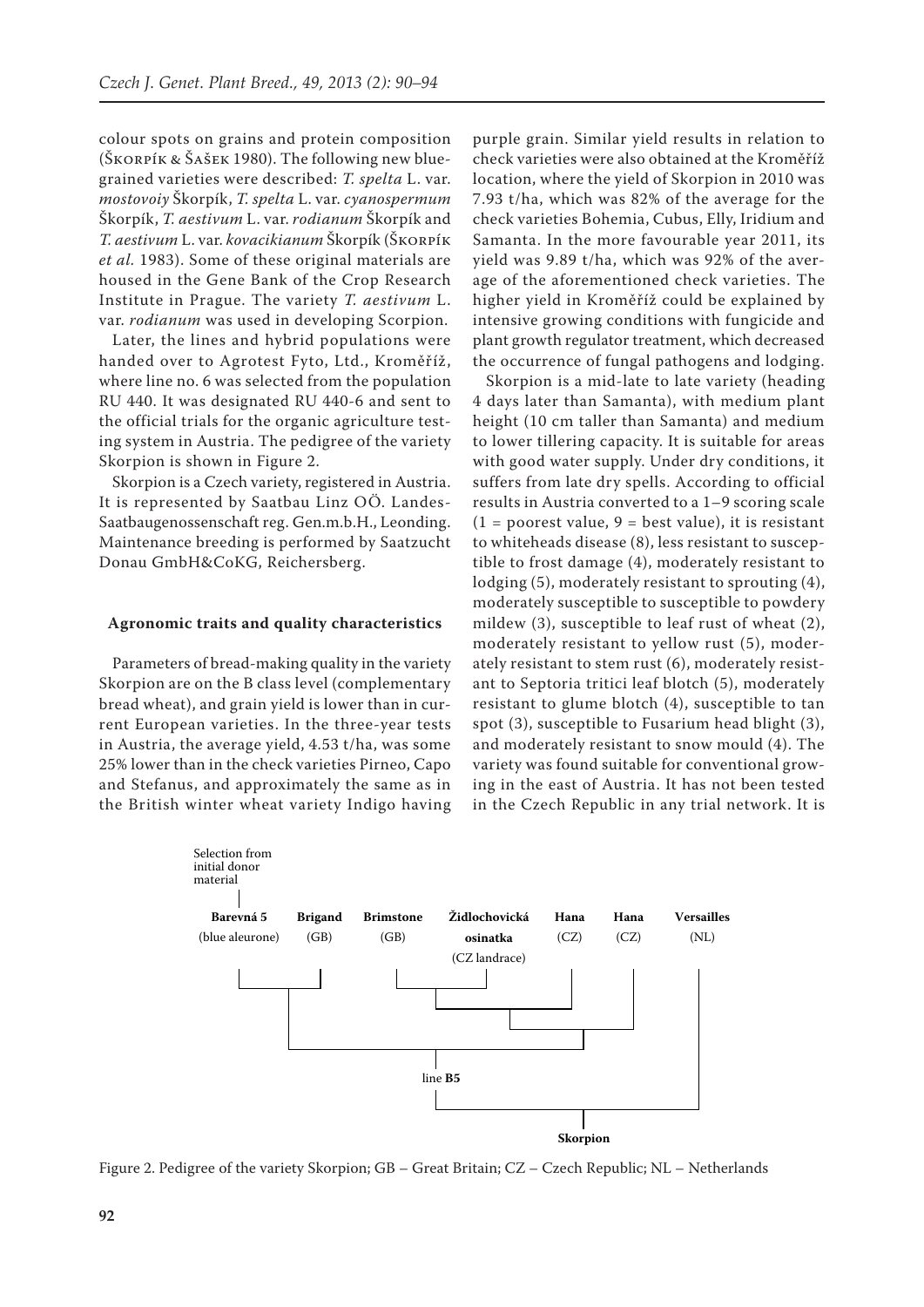presumed, however, to perform well in better soils of cereal-, sugar beet- and potato-growing regions. Because of its susceptibility to Fusarium head blight, moderate resistance to snow mould and low frost resistance, sowing is recommended in the first half of the autumn sowing period, after a good preceding crop, and at sites that are not highly prone to frost damage. It is not recommended for late sowing and following another cereal crop.

Skorpion has very high 1000-grain weight (8) (46.3 g, Samanta 41.0 g) but very low test weight (1) due to the grain's drying up and shrivelling. Flour yield is medium (6), as is grain hardness (5). Content of crude protein and gluten is high (7), while gluten swelling is medium to low (3), and falling number value is usually very low (1). Water absorption is very high (8), dough stability low to very low (2), score of dough quality low (3), and dough extensibility (after 135 min) very high (9). Dough resistance and deformation energy are very low (1), while loaf volume is medium (5) (on average for 3 years, 536 ml/100 g flour).

In the Skorpion seeds there were found two different high-molecular-weight sublines: (a) *Glu-A1a* (subunit 1), *Glu-B1e* (subunit 20), *Glu-D1d* (subunits 5+10) and (b) *Glu-A1a* (subunit 1), *Glu-B1d* (subunits 6+8), *Glu-D1d* (subunits 5+10). Both sublines have the same glu-score of 8 (Gregová 2013 – personal communication). Dough workability is normal to poorer. Low dough stability and low falling number result in increased dough stickiness. The imbalance of technological parameters constitutes a disadvantage, as this can hinder its use in larger bread-making plants. Flour from the variety Skorpion is slightly grey-blue; brans have stronger coloration. Skorpion can be recommended for making wholegrain rolls. Finely ground brans can be added to flour for stronger coloration. The content of anthocyanins in the grain of Skorpion harvested in 2008 was 31.6 μg/g, whereas check varieties with red (Complet) and white (Novosibirskaya 67, Heroldo) grain had negligible content of anthocyanins not exceeding 8.7 μg/g (Martinek *et al.* 2010). According to data from other countries (ABDEL-AAL 2011), the content of anthocyanins may be as high as 212 μg/g and is influenced by growing conditions, storage conditions and length of storage period.

*Acknowledgements.* The work was supported by the Ministry of Agriculture of the Czech Republic, Research plan No. 0002700604 and Projects No. QI91B095 and No. QJ1210257.

#### **References**

- Abdel-Aal E.S.M. (2011): Advances in cereal science: Implications to food processing and health promotion. Chapter 5. In: Anthocyanin-Pigmented Grain Products. Guelph, Ontario, 77–109.
- ABDEL-AAL E.S.M., HUCL P. (2003): Composition and stability of anthocyanins in blue-grained wheat. Agricultural Food Chemistry, **51**: 2174–2180.
- Abdel-Aal E.S.M., Abou-Arab A.A., Gamel T.H., Hucl P., YOUNG J.C., RABALSKI I. (2008): Fractionation of blue wheat anthocyanin compounds and their contribution to antioxidant properties. Journal of Agricultural and Food Chemistry, **56**: 11171–11177.
- Crawford A.C., Stefanova K., Lambe W., McLean R., Wilson R., Barclay I., Francki M.G. (2011): Functional relationships of phytoene synthase 1 alleles on chromosome 7A controlling flour colour variation in selected Australian wheat genotypes. Theoretical and Applied Genetics, **123**: 95–108.
- He X.Y., Zhang Y.L., He Z.H., Wu Y.P., Xiao Y.G., Ma C.X., Xial X.C. (2008): Characterization of phytoene synthase 1 gene (*Psy1*) located on common wheat chromosome 7A and development of a functional marker. Theoretical and Applied Genetics, **116**: 213–221.
- HIMI E., NODA K. (2004): Isolation and location of three homoeologous dihydrofavonol-4-reductase (DFR) genes of wheat and their tissue-dependent expression. Journal of Experimental Botany, **55**: 365–375.
- Keppenne V.D., Baenziger S. (1990): Inheritance of the blue aleurone trait in diverse wheat crosses. Genome, **33**: 525–529.
- Knievel D.C., Abdel-Aal E.S.M., Rabalski I., Nakamura T., Hucl P. (2009): Grain color development and the inheritance of high anthocyanin blue aleurone and purple pericarp in spring wheat (*Triticum aestivum* L.). Journal of Cereal Science, **50**: 113–120.
- LAMY S., BLANCHETTE M., MICHAUD-LEVESQUE J., LAFleur R., Durocher Y., Moghrabi A., Barrette S., Gingras D., Beliveau R. (2006): Delphinidin, a dietary anthocyanidin, inhibits vascular endothelial growth factor receptor-2 phosphorylation. Carcinogenesis, **27**: 989–996.
- Martinek P., Podhorná J., Paulíčková I., Novotná P., Hanuš V., Šudyová V., Balounová M., Vaculová K. (2010): Evaluation of wheat gene resources with different grain colour. In: Proc. Conf. Evaluation of Plant Genetic Resources for Nutrition and Agriculture. May 26–27, 2010, Piešťany, 64–68. (in Czech)
- Mettin D., Schlegel G., Lehmann C. (1991): Instability of the blue grain colour in a strain of *Triticum aestivum* L. Genome, **34**: 745–750.